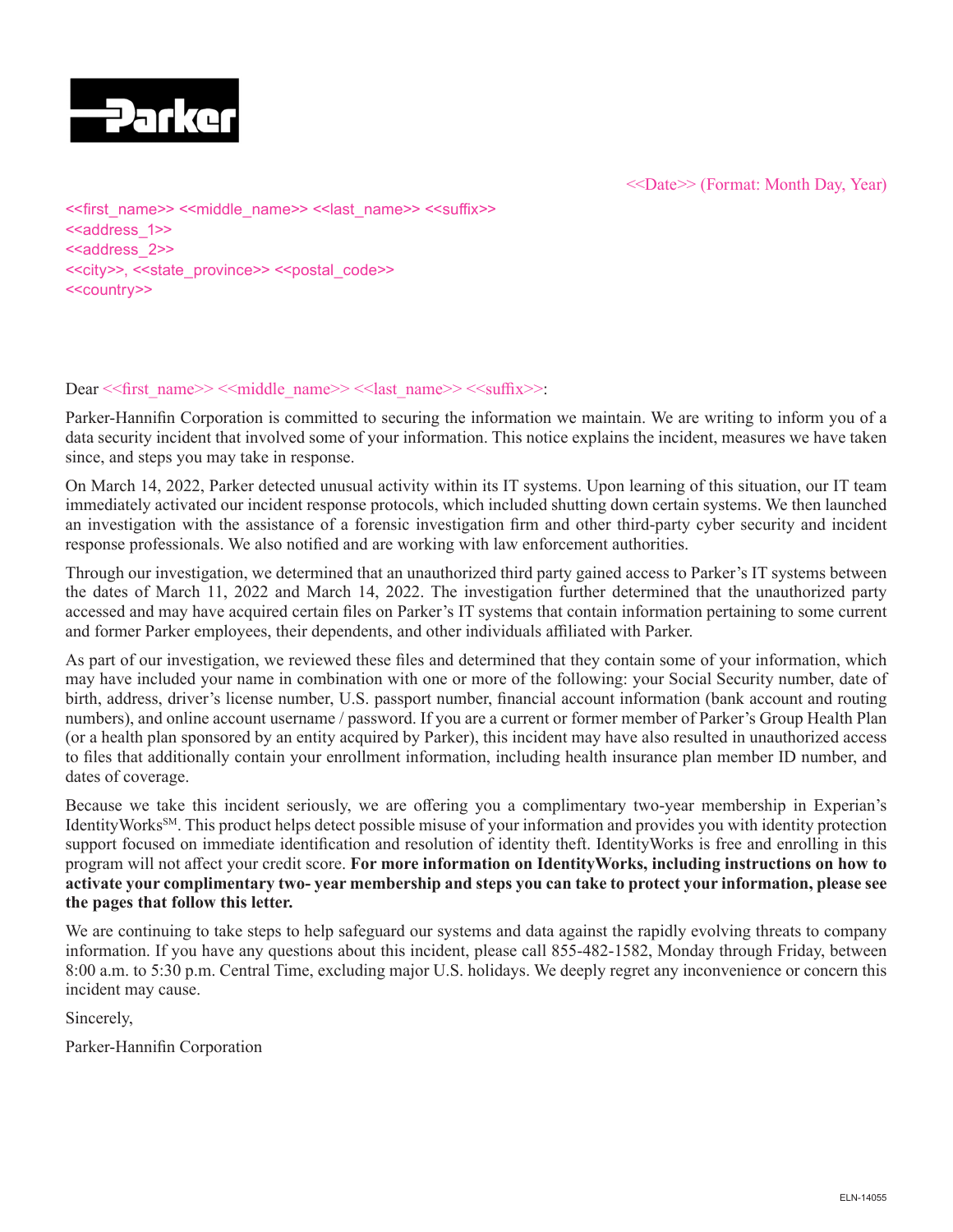To help protect your identity, we are offering a **complimentary** two-year membership of Experian IdentityWorks<sup>SM</sup> Credit 3B. This product helps detect possible misuse of your personal information and provides you with superior identity protection support focused on immediate identification and resolution of identity theft.

## **Activate IdentityWorks Credit 3B Now in Three Easy Steps**

**1.** ENROLL by:  $\le b2b$  text 6(activation deadline)>> (Your code will not work after this date.)

## **2.** VISIT the **Experian IdentityWorks website** to enroll: **https://www.experianidworks.com/3bcredit**

# **3. PROVIDE the Activation Code: «activation code s n>>**

If you have questions about the product, need assistance with identity restoration or would like an alternative to enrolling in Experian IdentityWorks online, please contact Experian's customer care team at **1-877-288-8057**. Be prepared to provide engagement number  $\le b2b$  text 1(engagement number)>> as proof of eligibility for the identity restoration services by Experian.

#### **ADDITIONAL DETAILS REGARDING YOUR 24-MONTH EXPERIAN IDENTITYWORKS CREDIT 3B MEMBERSHIP:**

A credit card is **not** required for enrollment in Experian IdentityWorks Credit 3B.

You can contact Experian **immediately without needing to enroll in the product** regarding any fraud issues. Identity Restoration specialists are available to help you address credit and non-credit related fraud.

Once you enroll in Experian IdentityWorks, you will have access to the following additional features:

- **• Experian credit report at signup:** See what information is associated with your credit file. Daily credit reports are available for online members only.\*
- **• Credit Monitoring:** Actively monitors Experian, Equifax and Transunion files for indicators of fraud.
- **Experian IdentityWorks ExtendCARE<sup>TM</sup>**: You receive the same high-level of Identity Restoration support even after your Experian IdentityWorks membership has expired.
- **• \$1 Million Identity Theft Insurance\*\*:** Provides coverage for certain costs and unauthorized electronic fund transfers.

## **Activate your membership today at https://www.experianidworks.com/3bcredit or call 1-877-288-8057 to register with the activation code above.**

**What you can do to protect your information:** There are additional actions you can consider taking to reduce the chances of identity theft or fraud on your account(s). Please refer to www.ExperianIDWorks.com/restoration for this information. If you have any questions about IdentityWorks, need help understanding something on your credit report or suspect that an item on your credit report may be fraudulent, please contact Experian's customer care team at **1-877-288-8057**.

\* Offline members will be eligible to call for additional reports quarterly after enrolling.

<sup>\*\*</sup> The Identity Theft Insurance is underwritten and administered by American Bankers Insurance Company of Florida, an Assurant company. Please refer to the actual policies for terms, conditions, and exclusions of coverage. Coverage may not be available in all jurisdictions. Please refer to the actual policies for terms, conditions, and exclusions of coverage. Coverage may not be available in all jurisdictions.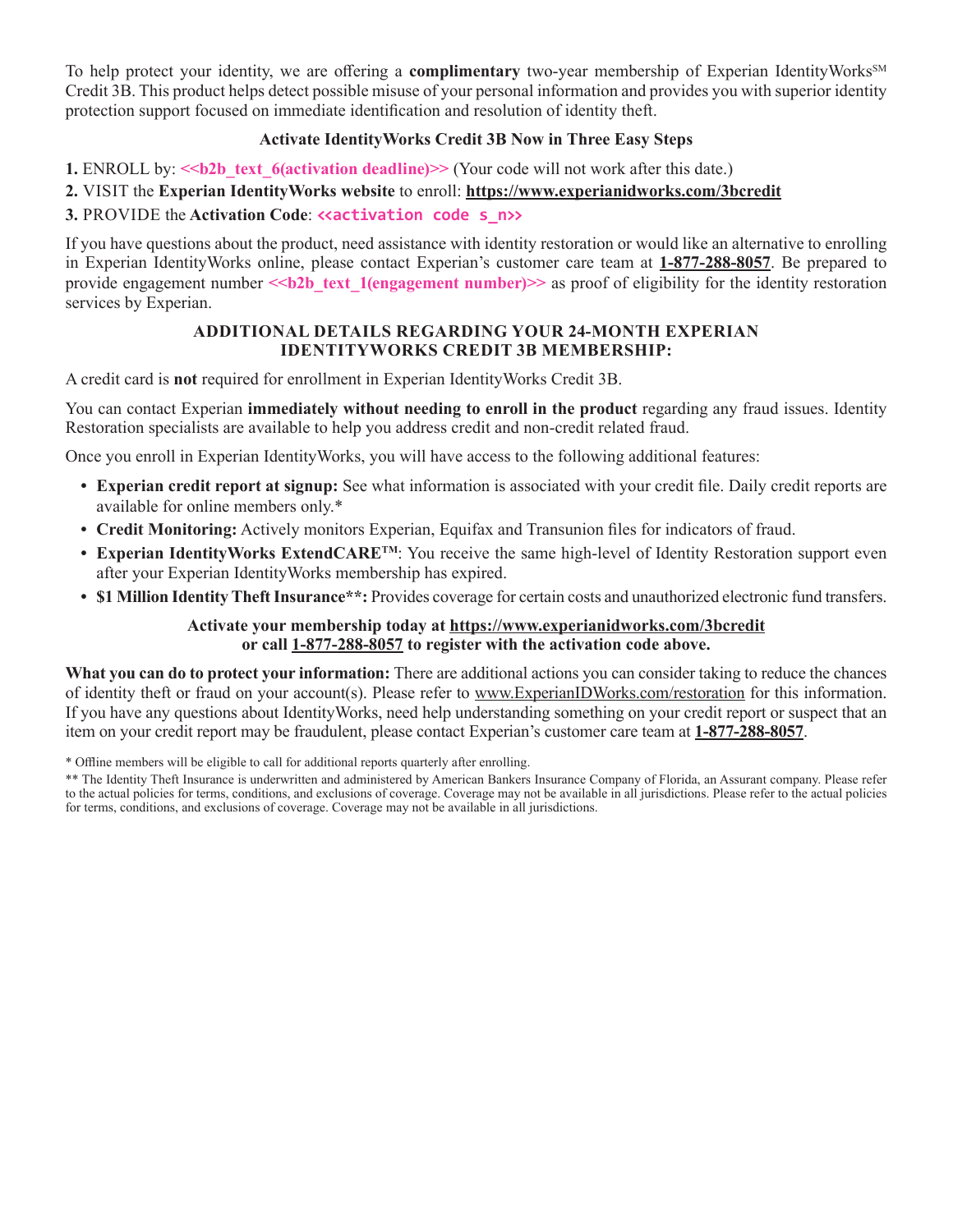#### **ADDITIONAL STEPS YOU CAN TAKE**

We remind you it is always advisable to be vigilant for incidents of fraud or identity theft by reviewing your account statements and free credit reports for any unauthorized activity. You may obtain a copy of your credit report, free of charge, once every 12 months from each of the three nationwide credit reporting companies. To order your annual free credit report, please visit www.annualcreditreport.com or call toll free at 1-877-322-8228. Contact information for the three nationwide credit reporting companies is as follows:

- *• Equifax*, PO Box 740241, Atlanta, GA 30374, www.equifax.com, 1-800-685-1111
- *• Experian*, PO Box 2002, Allen, TX 75013, www.experian.com, 1-888-397-3742
- *• TransUnion*, PO Box 2000, Chester, PA 19016, www.transunion.com, 1-800-916-8800

If you believe you are the victim of identity theft or have reason to believe your personal information has been misused, you should immediately contact the Federal Trade Commission and/or the Attorney General's office in your state. You can obtain information from these sources about steps an individual can take to avoid identity theft as well as information about fraud alerts and security freezes. You should also contact your local law enforcement authorities and file a police report. Obtain a copy of the police report in case you are asked to provide copies to creditors to correct your records. Contact information for the Federal Trade Commission is as follows:

*• Federal Trade Commission*, Consumer Response Center, 600 Pennsylvania Avenue NW, Washington, DC 20580, 1-877-IDTHEFT (438-4338), www.ftc.gov/idtheft

*Fraud Alerts:* There are two types of general fraud alerts you can place on your credit report to put your creditors on notice that you may be a victim of fraud—an initial alert and an extended alert. You may ask that an initial fraud alert be placed on your credit report if you suspect you have been, or are about to be, a victim of identity theft. An initial fraud alert stays on your credit report for one year. You may have an extended alert placed on your credit report if you have already been a victim of identity theft with the appropriate documentary proof. An extended fraud alert stays on your credit report for seven years. To place a fraud alert on your credit reports, contact one of the nationwide credit bureaus. A fraud alert is free. The credit bureau you contact must tell the other two, and all three will place an alert on their versions of your report. For those in the military who want to protect their credit while deployed, an Active Duty Military Fraud Alert lasts for one year and can be renewed for the length of your deployment. The credit bureaus will also take you off their marketing lists for pre-screened credit card offers for two years, unless you ask them not to.

*Credit or Security Freezes:* You have the right to put a credit freeze, also known as a security freeze, on your credit file, free of charge, which makes it more difficult for identity thieves to open new accounts in your name. That's because most creditors need to see your credit report before they approve a new account. If they can't see your report, they may not extend the credit.

*How do I place a freeze on my credit reports?* There is no fee to place or lift a security freeze. Unlike a fraud alert, you must separately place a security freeze on your credit file at each credit reporting company. For information and instructions to place a security freeze, contact each of the credit reporting agencies at the addresses below:

- **• Experian Security Freeze**, PO Box 9554, Allen, TX 75013, www.experian.com
- **• TransUnion Security Freeze**, PO Box 2000, Chester, PA 19016, www.transunion.com
- **• Equifax Security Freeze**, PO Box 105788, Atlanta, GA 30348, www.equifax.com

You'll need to supply your name, address, date of birth, Social Security number and other personal information. After receiving your freeze request, each credit bureau will provide you with a unique PIN (personal identification number) or password. Keep the PIN or password in a safe place. You will need it if you choose to lift the freeze.

*How do I lift a freeze?* A freeze remains in place until you ask the credit bureau to temporarily lift it or remove it altogether. If the request is made online or by phone, a credit bureau must lift a freeze within one hour. If the request is made by mail, then the bureau must lift the freeze no later than three business days after getting your request.

If you opt for a temporary lift because you are applying for credit or a job, and you can find out which credit bureau the business will contact for your file, you can save some time by lifting the freeze only at that particular credit bureau. Otherwise, you need to make the request with all three credit bureaus.

Parker Hannifin's address is 6035 Parkland Blvd Cleveland, Ohio 44124-4141 and its phone number is 216-896-3000.